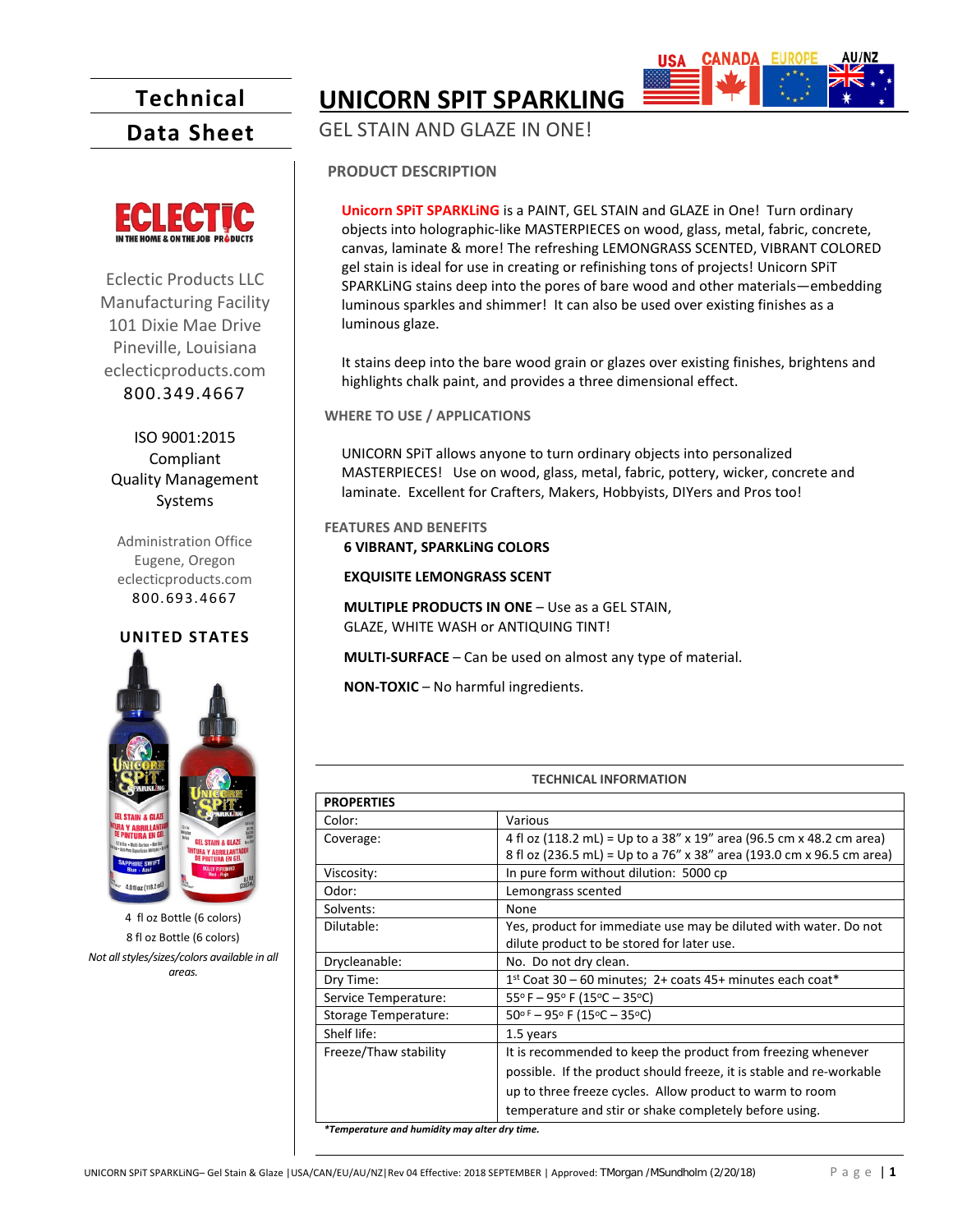## **Technical**

**Data Sheet**

### **CANADA**



118.2 mL Bottle (6 colors) 236.5 mL Bottle *Not all styles/sizes/colors available in all areas.*

#### **EUROPE**



118.2 mL Bottle (6 colors) *Not all styles/sizes/colors available in all areas.*

#### **AUSTRALIA/NZ**



118.2 mL Bottle (6 colors) *Not all styles/sizes/colors available in all areas.*

## **UNICORN SPIT SPARKLING**

GEL STAIN AND GLAZE IN ONE!



Turn ordinary objects into holographic-like MASTERPIECES on wood, glass, metal, fabric, concrete, canvas, laminate, wicker, pottery and most any other substrate!

#### **GENERAL DIRECTIONS:**

- 1. SHAKE WELL and test small area before use.
- 2. Apply with a natural fiber or synthetic brush and let dry. Foam brushes are not recommended.
- 3. Dry time depends upon thickness of the application. Dry time is approximately 30-60 minutes (depending on material, humidity and temperature). If you are working on a project and the stain is a little dry to work with, spray lightly with water to continue manipulating the product.
- 4. Apply additional layers until desired effect is achieved. The more layers, the more SPARKLiNG your project will be!
- 5. Once dry, use FAMOWOOD GLAZE COAT or other NON-WATER-BASED coatings to protect, add gloss and dimension. For outdoor projects, make sure to protect your masterpiece with finishes/coatings that are oil-based and indicate they are adequate for outdoor use.

**DILUTION:** Product may be diluted before use to achieve a more translucent or gel stain affect (only dilute the amount of Unicorn SPiT SPARKLiNG intended for immediate use). Diluting Unicorn SPiT SPARKLiNG will reduce the sparkle/shimmer--so it is recommended to test the dilution on a small, dry, clean sample piece of the same substrate as your project, gradually adding up to 3 parts water until the desired effect is achieved.

**GLASS OR OTHER NON-POROUS SURFACES (THAT CANNOT BE SANDED):** Mix product with a WATER-BASED, dish-washer safe decoupage before applying to glass (2 parts Unicorn SPiT SPARKLING to 1-part decoupage). Apply mixture directly to project and let cure completely. Once dry, use FAMOWOOD GLAZE COAT or other NON-WATER-BASED coatings to protect, add gloss and dimension. Dishwasher use it not recommended.

**LAMINATE OR OTHER NON-POROUS SURFACES (THAT CAN BE SANDED):** Sand the surface with 220 sand paper after cleaning, then dust well before applying. Because Unicorn SPiT is translucent, a primer coat may be required for best results. Paint the laminate (before applying Unicorn SPiT) with a waterbased primer. Once dry, use FAMOWOOD GLAZE COAT or other NON-WATER-BASED coatings to protect, add gloss and dimension.

### **FABRIC USE**

• **Stamping method:** Use Unicorn SPiT SPARKLiNG at full strength for "stamping" (creating design on a separate surface and then "stamping" it on to a fabric project). Then, use a water bottle and your hand or brush to blend if desired.